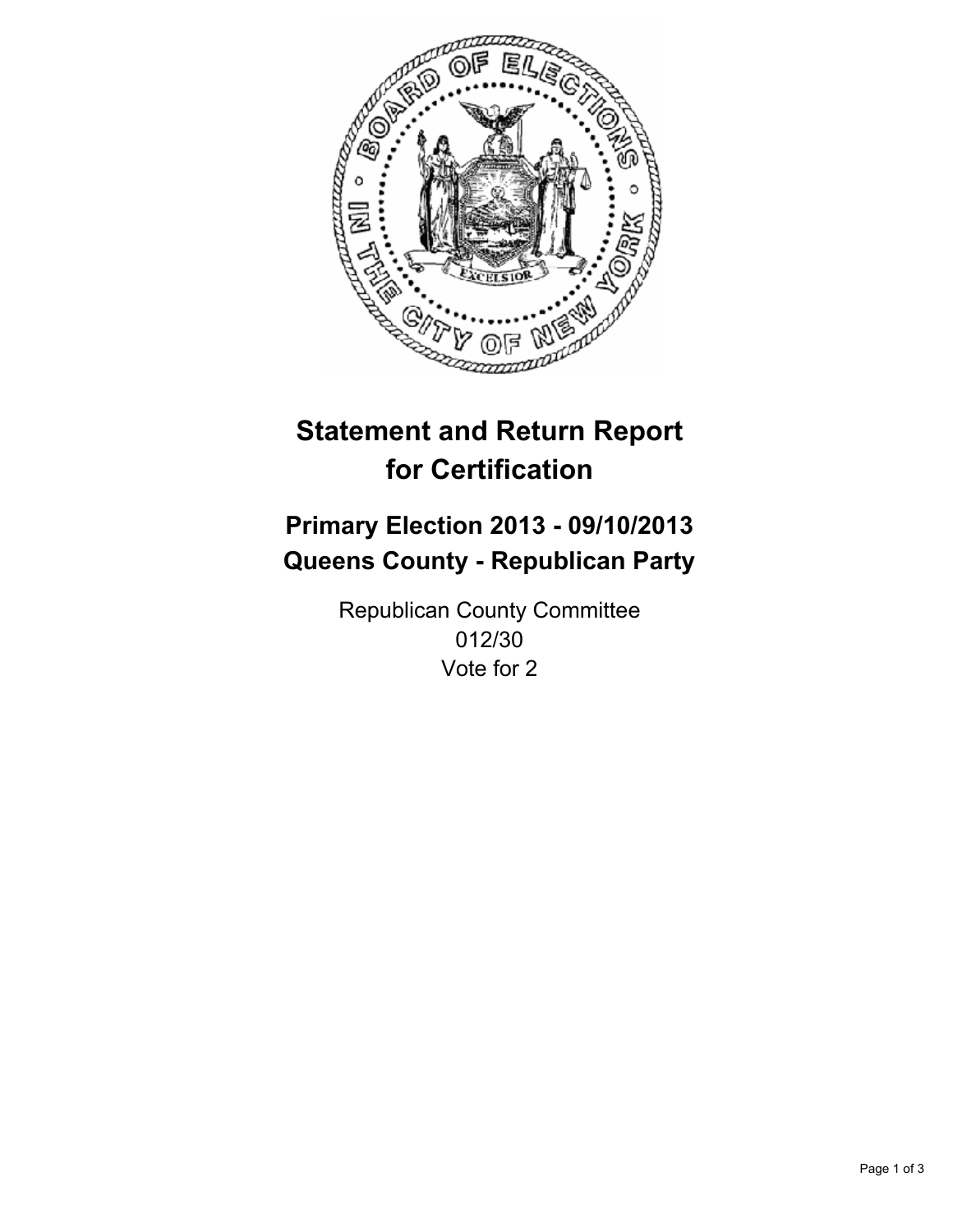

## **Assembly District 30**

| <b>EMERGENCY</b>        | 0        |
|-------------------------|----------|
| ABSENTEE/MILITARY       | 9        |
| <b>FEDERAL</b>          | 0        |
| SPECIAL PRESIDENTIAL    | $\Omega$ |
| <b>AFFIDAVIT</b>        | 0        |
| <b>RYAN J. GIRDUSKY</b> | 39       |
| TONI ANN GIRDUSKY       | 22       |
| <b>MARILYN MESSANO</b>  | 20       |
| KENNETH P. MESSANO      | 15       |
| <b>Total Votes</b>      | 96       |